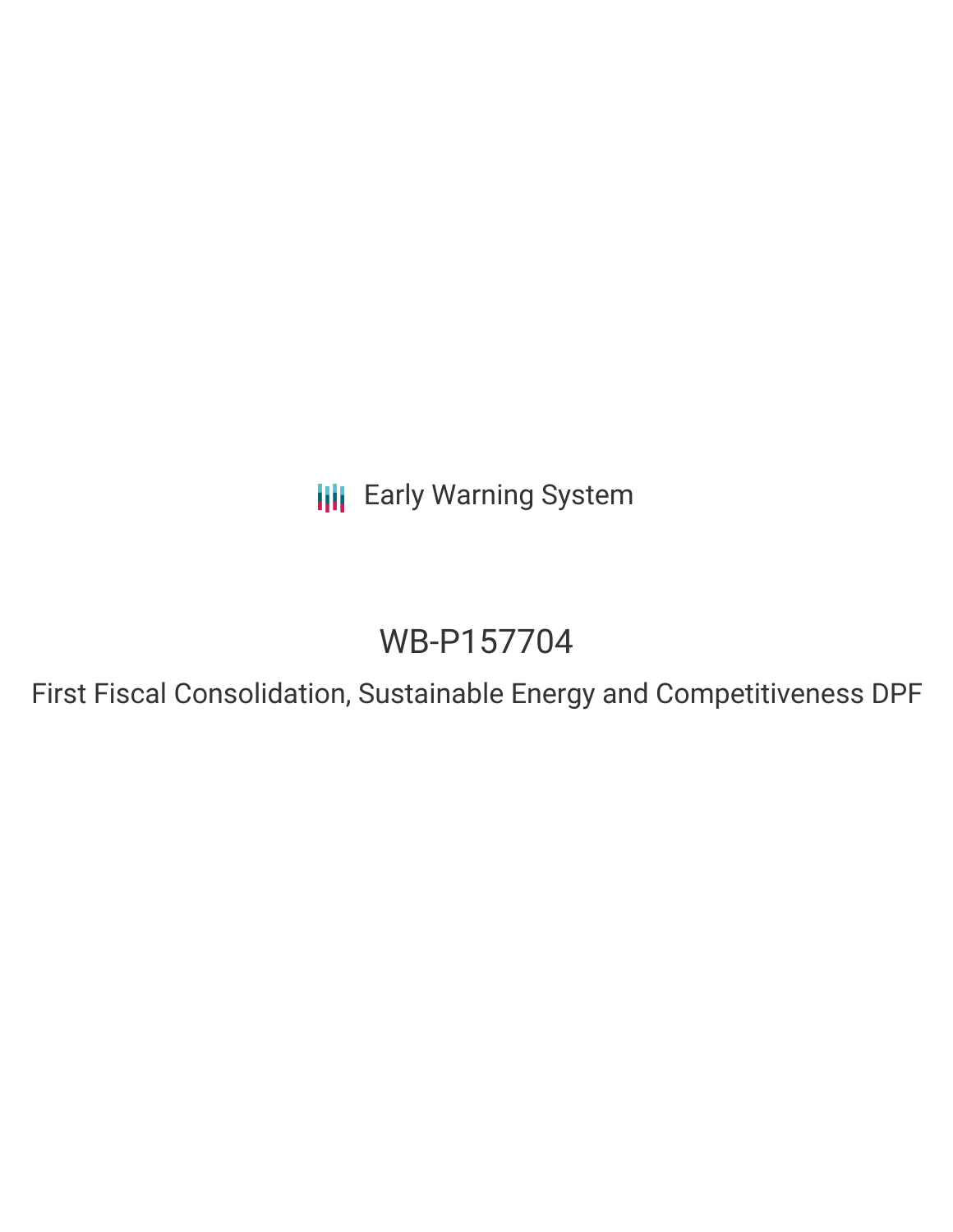

#### **Quick Facts**

| <b>Countries</b>               | Egypt                                                   |
|--------------------------------|---------------------------------------------------------|
| <b>Financial Institutions</b>  | World Bank (WB)                                         |
| <b>Status</b>                  | Canceled                                                |
| <b>Bank Risk Rating</b>        | U                                                       |
| <b>Voting Date</b>             | 2015-12-17                                              |
| <b>Borrower</b>                | ARAB REPUBLIC OF EGYPT                                  |
| <b>Sectors</b>                 | Energy, Finance, Industry and Trade, Law and Government |
| <b>Investment Type(s)</b>      | Loan                                                    |
| <b>Investment Amount (USD)</b> | \$1,000.00 million                                      |
| <b>Project Cost (USD)</b>      | \$1,000.00 million                                      |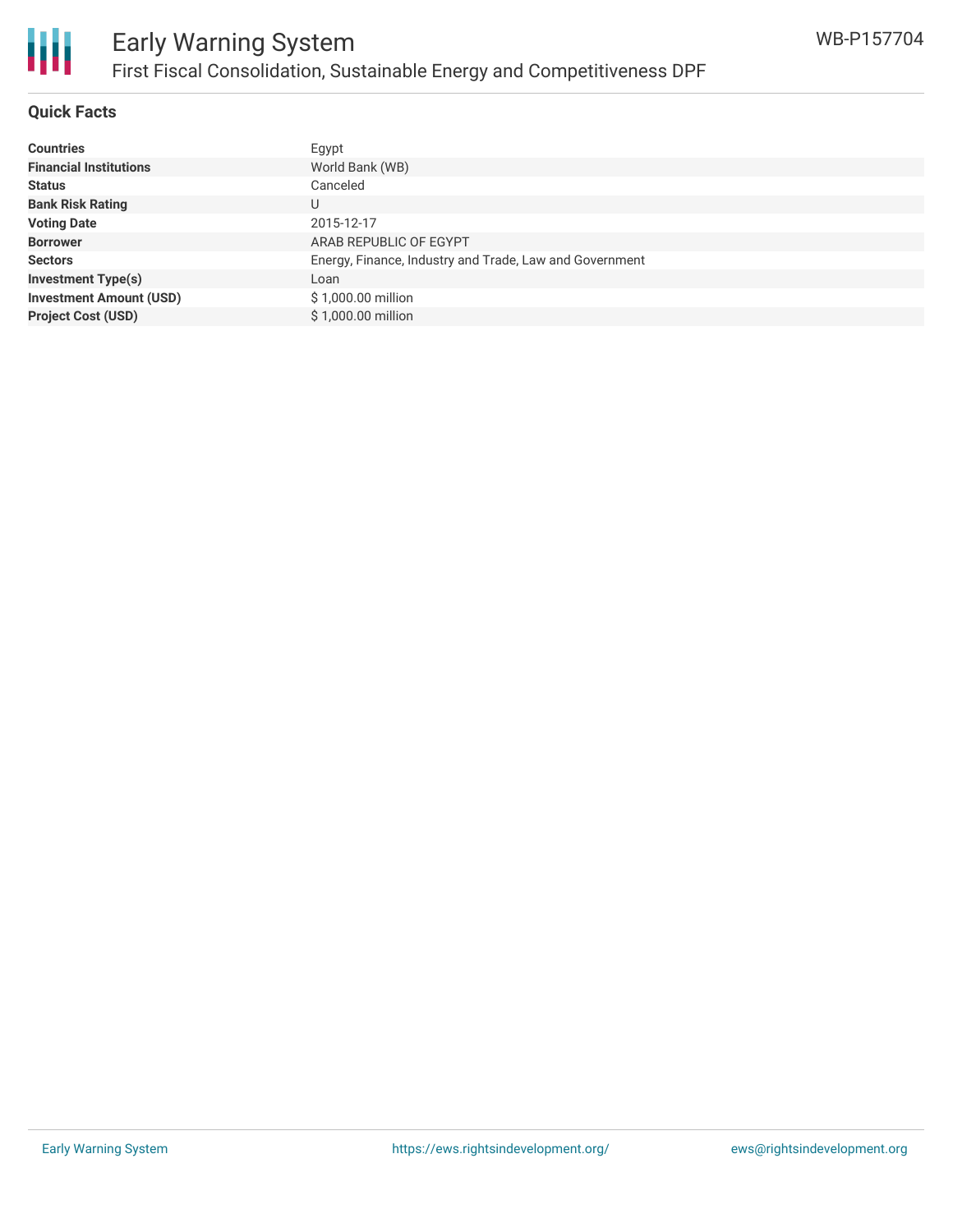

#### **Project Description**

This project funds various structural economic and governmental reforms in Egypt. Specifically, the funds will go towards improving government revenue collection and reducing expenditures, reducing regulations and barriers surrounding the growth of the private sector, increasing governmental transparency and accountability, and various measures aimed at helping small and medium sized enterprises.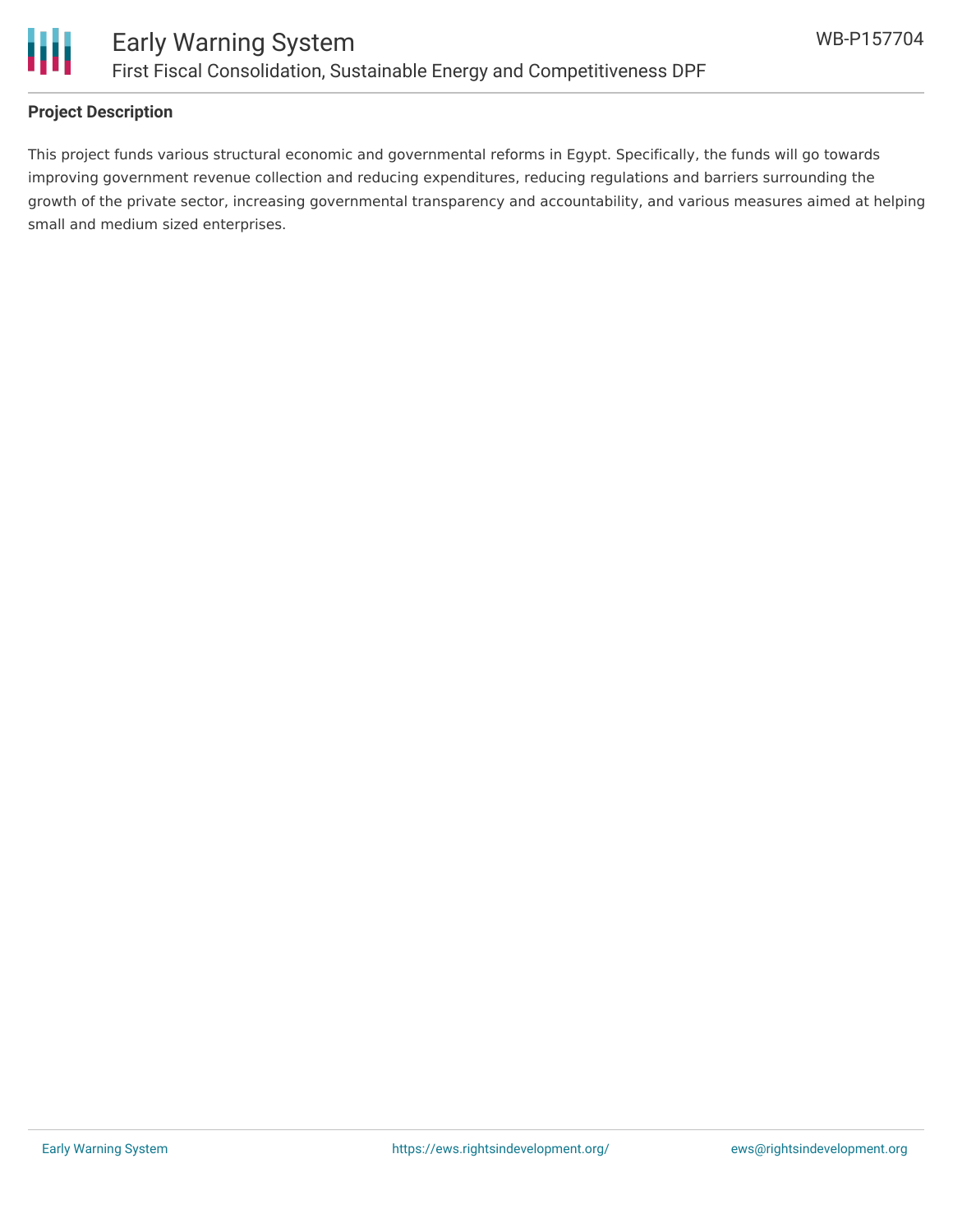

# Early Warning System First Fiscal Consolidation, Sustainable Energy and Competitiveness DPF

### **Investment Description**

World Bank (WB)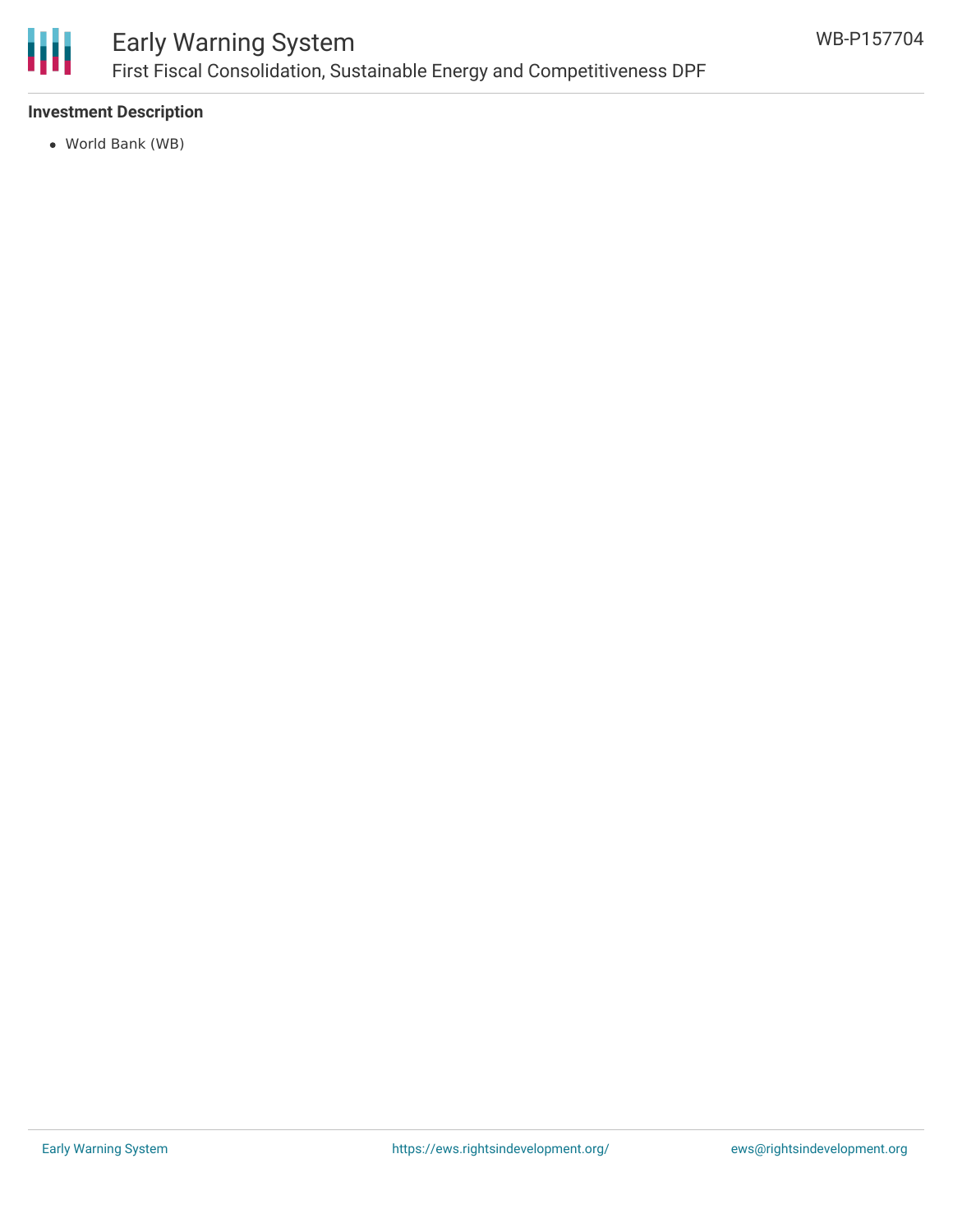

### **Contact Information**

World Bank: Contact: Ashish Khanna Title: Lead Energy Specialist Tel: +20-2 2574-1670/1516 Email: akhanna2@worldbank.org Location: Cairo, Egypt (IBRD)

Contact: Ahmed Kouchouk Title: Senior Economist Tel: +20-2 2574-1670/1517 Email: akouchouk@worldbank.org Location: Cairo, Egypt (IBRD)

Borrower: Contact: Dr Sahar Nasr Title: Minister of International Cooperation Email: snasr@moic.gov.eg

#### ACCOUNTABILITY MECHANISM OF WORLD BANK

The World Bank Inspection Panel is the independent complaint mechanism and fact-finding body for people who believe they are likely to be, or have been, adversely affected by a World Bank-financed project. If you submit a complaint to the Inspection Panel, they may investigate to assess whether the World Bank is following its own policies and procedures for preventing harm to people or the environment. You can contact the Inspection Panel or submit a complaint by emailing ipanel@worldbank.org. You can learn more about the Inspection Panel and how to file a complaint at: http://ewebapps.worldbank.org/apps/ip/Pages/Home.aspx.